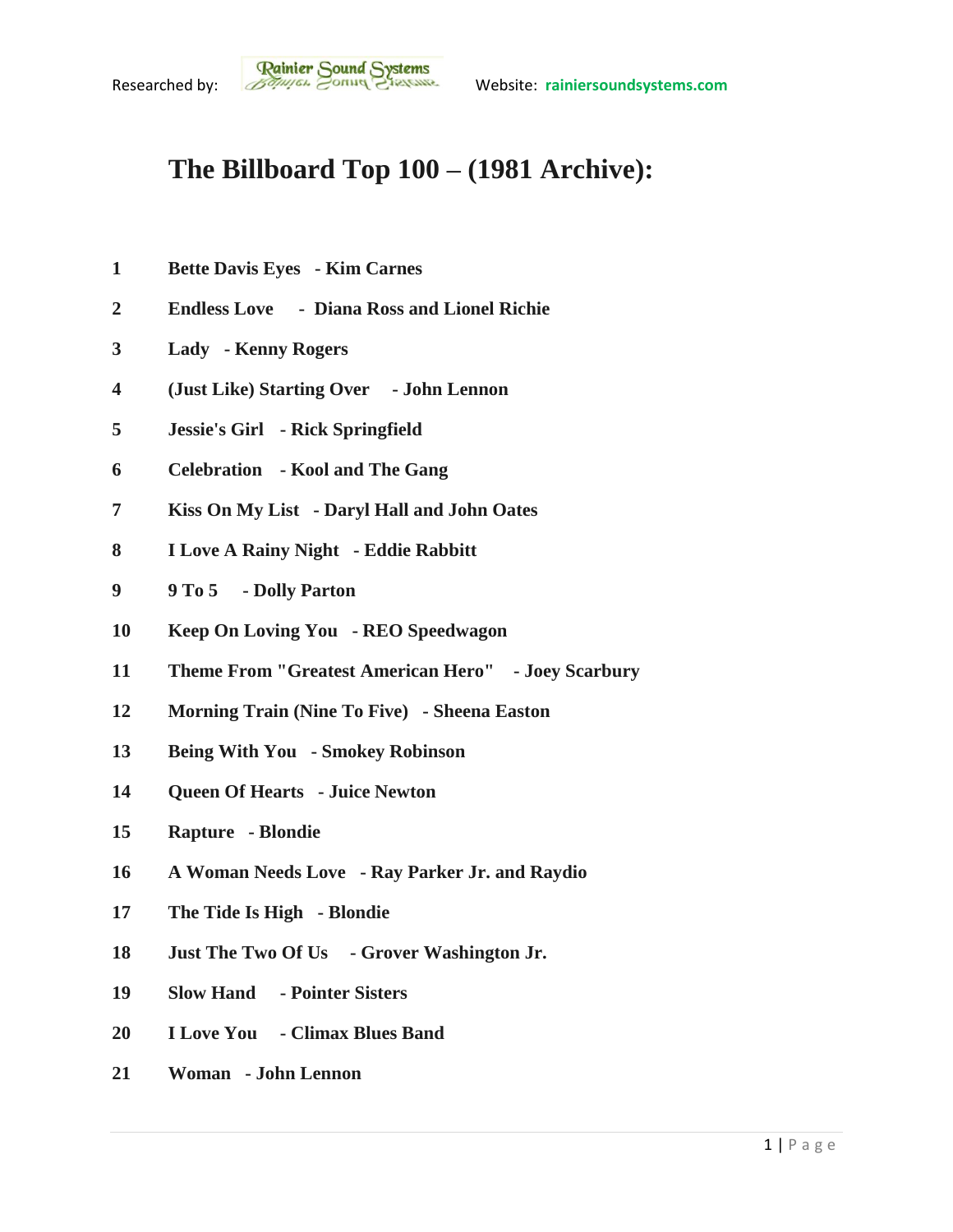- **Sukiyaki - A Taste Of Honey**
- **The Winner Takes It All - Abba**
- **Medley - Stars On 45**
- **Angel Of The Morning - Juice Newton**
- **Love On The Rocks - Neil Diamond**
- **Every Woman In The World - Air Supply**
- **The One That You Love - Air Supply**
- **Guilty - Barbra Streisand and Barry Gibb**
- **The Best Of Times - Styx**
- **Elvira - Oak Ridge Boys**
- **Take It On The Run - REO Speedwagon**
- **No Gettin' Over Me - Ronnie Milsap**
- **Living Outside Myself - Gino Vannelli**
- **Woman In Love - Barbra Streisand**
- **Boy From New York City - Manhattan Transfer**
- **Urgent - Foreigner**
- **Passion - Rod Stewart**
- **Lady (You Bring Me Up) - Commodores**
- **Crying - Don Mclean**
- **Hearts - Marty Balin**
- **It's My Turn - Diana Ross**
- **You Make My Dreams - Daryl Hall and John Oates**
- **I Don't Need You - Kenny Rogers**
- **How 'Bout Us - Champaign**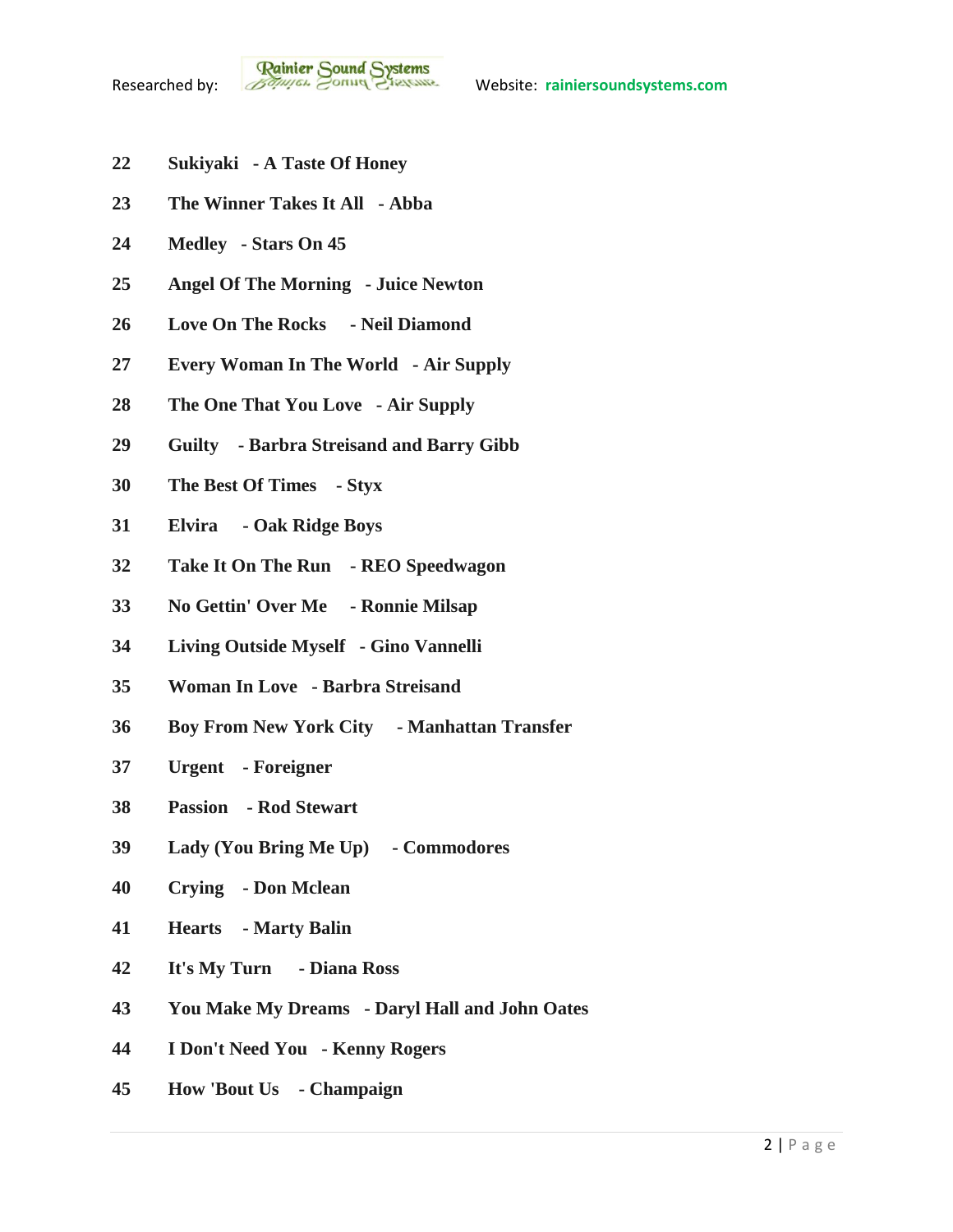- **Hit Me With Your Best Shot - Pat Benatar**
- **The Breakup Song - Greg Kihn Band**
- **Time - Alan Parsons Project**
- **Hungry Heart - Bruce Springsteen**
- **Sweetheart - Franke and The Knockouts**
- **Someone's Knockin' - Terri Gibbs**
- **More Than I Can Say - Leo Sayer**
- **Together - Tierra**
- **Too Much Time On My Hands - Styx**
- **What Are We Doin' In Love - Dottie West**
- **Who's Crying Now - Journey**
- **De Do Do Do De Da Da**
- **This Little Girl - Gary U.S. Bonds**
- **Stop Draggin' My Heart Around - Stevie Nicks With Tom Petty**
- **Giving It Up For Your Love - Delbert McClinton**
- **A Little In Love - Cliff Richard**
- **America - Neil Diamond**
- **Ain't Even Done With The Night - John Cougar**
- **Arthur's Theme - Christopher Cross**
- **Another One Bites The Dust - Queen**
- **Games People Play - Alan Parsons Project**
- **I Can't Stand It - Eric Clapton**
- **While You See A Chance - Steve Winwood**
- **Master Blaster - Stevie Wonder**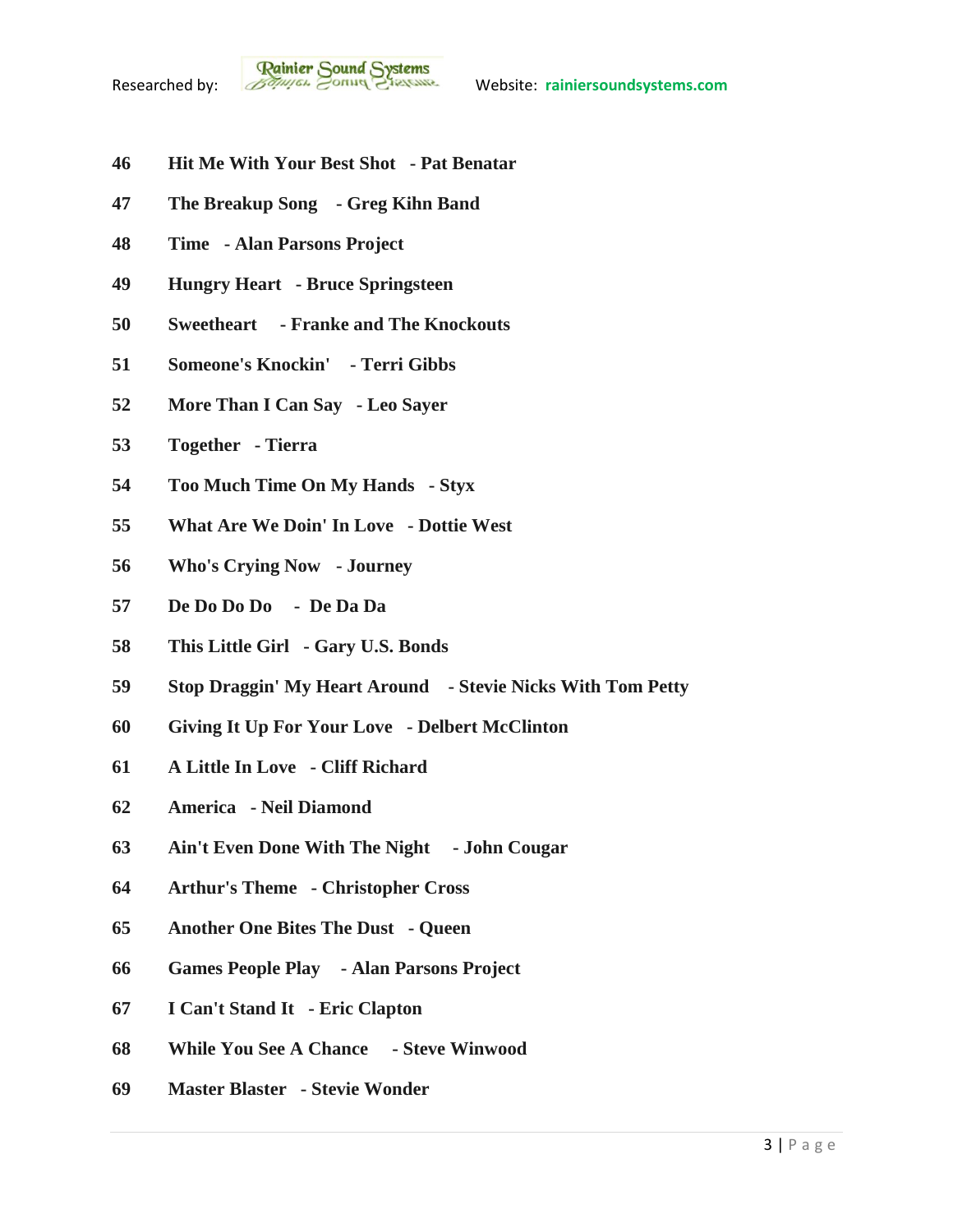- **Hello Again - Neil Diamond**
- **Don't Stand So Close To Me - Police**
- **Hey Nineteen - Steely Dan**
- **I Ain't Gonna Stand For It - Stevie Wonder**
- **All Those Years Ago - George Harrison**
- **Step By Step - Eddie Rabbitt**
- **The Stroke - Billy Squier**
- **Feels So Right - Alabama**
- **Sweet Baby - Stanley Clarke and George Duke**
- **Same Old Lang Syne - Dan Fogelberg**
- **Cool Love - Pablo Cruise**
- **Hold On Tight - ELO**
- **It's Now Or Never - John Schneider**
- **Treat Me Right - Pat Benatar**
- **Winning - Santana**
- **What Kind Of Fool - Barbra Streisand and Barry Gibb**
- **Watching The Wheels - John Lennon**
- **Tell It Like It Is - Heart**
- **Smoky Mountain Rain - Ronnie Milsap**
- **I Made It Through The Rain - Barry Manilow**
- **You've Lost That Lovin' Feelin' - Daryl Hall and John Oates**
- **Suddenly - Olivia Newton-John and Cliff Richard**
- **For Your Eyes Only - Sheena Easton**
- **The Beach Boys Medley - Beach Boys**